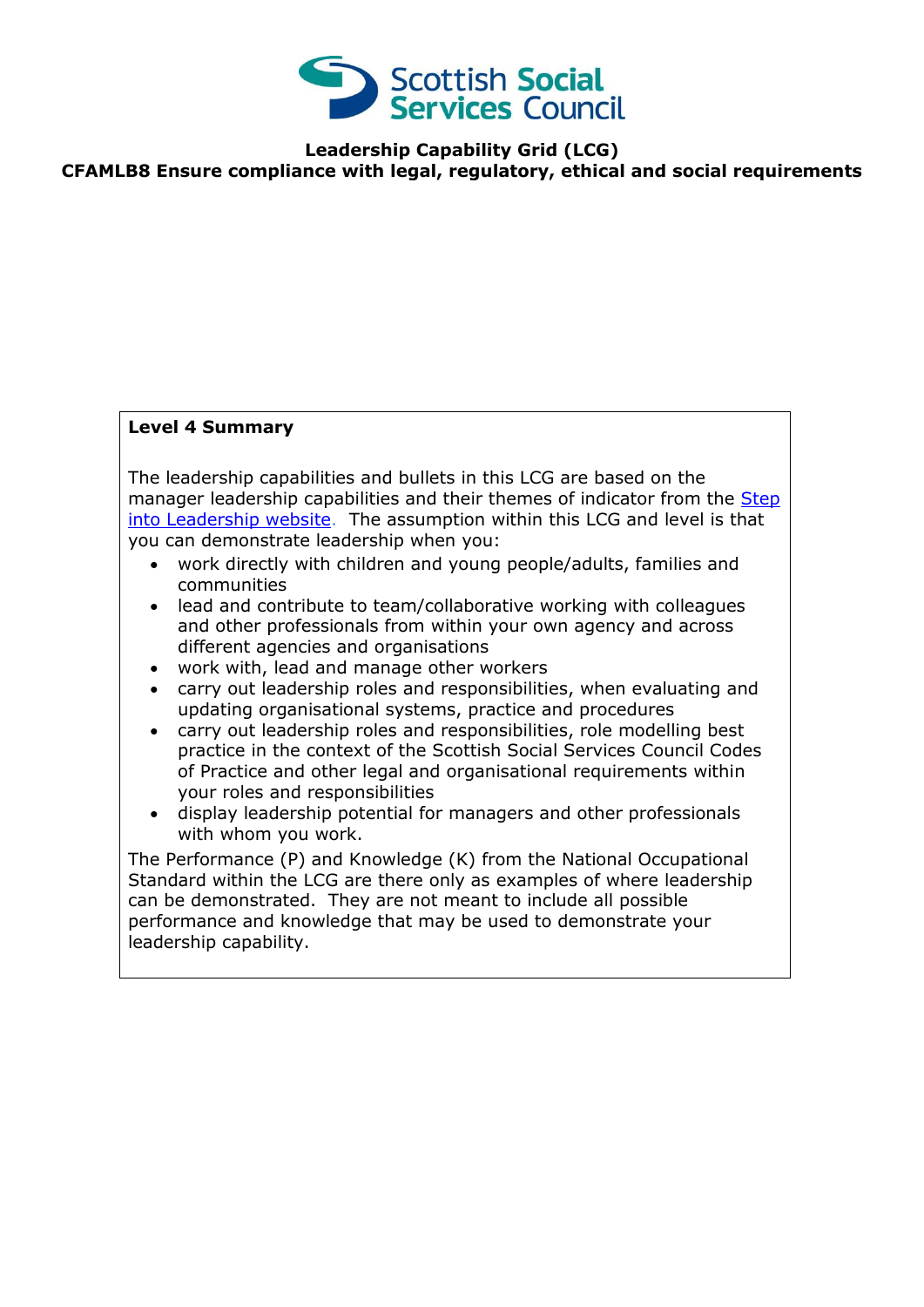

## **Leadership Capability Grid (LCG)**

# **CFAMLB8 Ensure compliance with legal, regulatory, ethical and social requirements**

| Leadership<br>capabilities         | When ensuring compliance with legal, regulatory, ethical and<br>social requirements you can demonstrate leadership capabilities<br>by:                                                                                                                                                                                                                                                                                                                                                                                                                                                                                                                                                                                                                                                                                                           |
|------------------------------------|--------------------------------------------------------------------------------------------------------------------------------------------------------------------------------------------------------------------------------------------------------------------------------------------------------------------------------------------------------------------------------------------------------------------------------------------------------------------------------------------------------------------------------------------------------------------------------------------------------------------------------------------------------------------------------------------------------------------------------------------------------------------------------------------------------------------------------------------------|
| <b>Vision</b>                      | Providing a vision for those with whom you work and your organisation<br>when you:<br>• See how best to make a difference when identifying $(P1-3, 17-20, 25, 27)$ ;<br>$K1-5, 11, 16, 24-25, 35-39)$<br>Communicate and promote ownership of the vision when seeking extra<br>$\bullet$<br>support ( $P4,6,28$ ; K20), working with others ( $P28$ ) and recording and<br>reporting (P27-37,43,46; K43-46)<br>Promote public service ethos through active participation and<br>$\bullet$<br>personalisation (P1,2,7,8,11,13,14,15,20-26; K1-5,11,13-19,28,30),<br>when working others and when recoding and reporting ( $P27-37$ )<br>Thinking and planning strategically when demonstrating knowledge and<br>$\bullet$<br>practice of organisational, local and national policies and procedures<br>$(P26, 27, 32, 37; K6, 8-9, 26-27, 32-34)$ |
| Self-<br>leadership                | Displaying self-leadership when you:<br>Demonstrate and adapt leadership in response to changing needs and<br>preferences ( $P5,16,20,35-36$ ; K23) and overcoming barriers ( $P20$ )<br>Improve own leadership by seeking advice ( $P4,6,36$ ; K20,23)<br>$\bullet$<br>Enabling intelligent risk taking when communicating with difficult,<br>complex and sensitive issues ( $P$ 21-26; K15,40-41) and protecting<br>yourself (K31)<br>Demonstrate and promote resilience when adapting practice and<br>$\bullet$<br>overcoming barriers (P5,16,18,20,35-36; K3,4,19,30)<br>Challenge discrimination and oppression ( $P20$ ; $K1,4$ )<br>$\bullet$                                                                                                                                                                                             |
| <b>Motivating</b><br>and inspiring | Motivating and inspiring others when you:<br>• Inspire people by personal example (P10,28; K14-20)<br>• Recognise and value the contribution of others ( $P$ 4,6,36; K9-10,20)<br>Support the creation of a learning and performance culture (P4,6,8,18,<br>20,23,25,27-28,31; K16-20,23,39)                                                                                                                                                                                                                                                                                                                                                                                                                                                                                                                                                     |
| <b>Empowering</b>                  | Empowering people when you:<br>Enable leadership at all levels (P1,2,4,6-7,20,21,25,27,31; K8-9,16-20)<br>Driving the creation of a knowledge and management culture by<br>seeking and providing information to enable understanding<br>$(P4, 6, 8, 25, 31, 33 - 36; K16 - 20, 23, 39)$<br>Promote professional autonomy (P1-3,17-20,25,27; K16-20,23-25)<br>Involve people in development and improvement (P20; K16-20)                                                                                                                                                                                                                                                                                                                                                                                                                         |